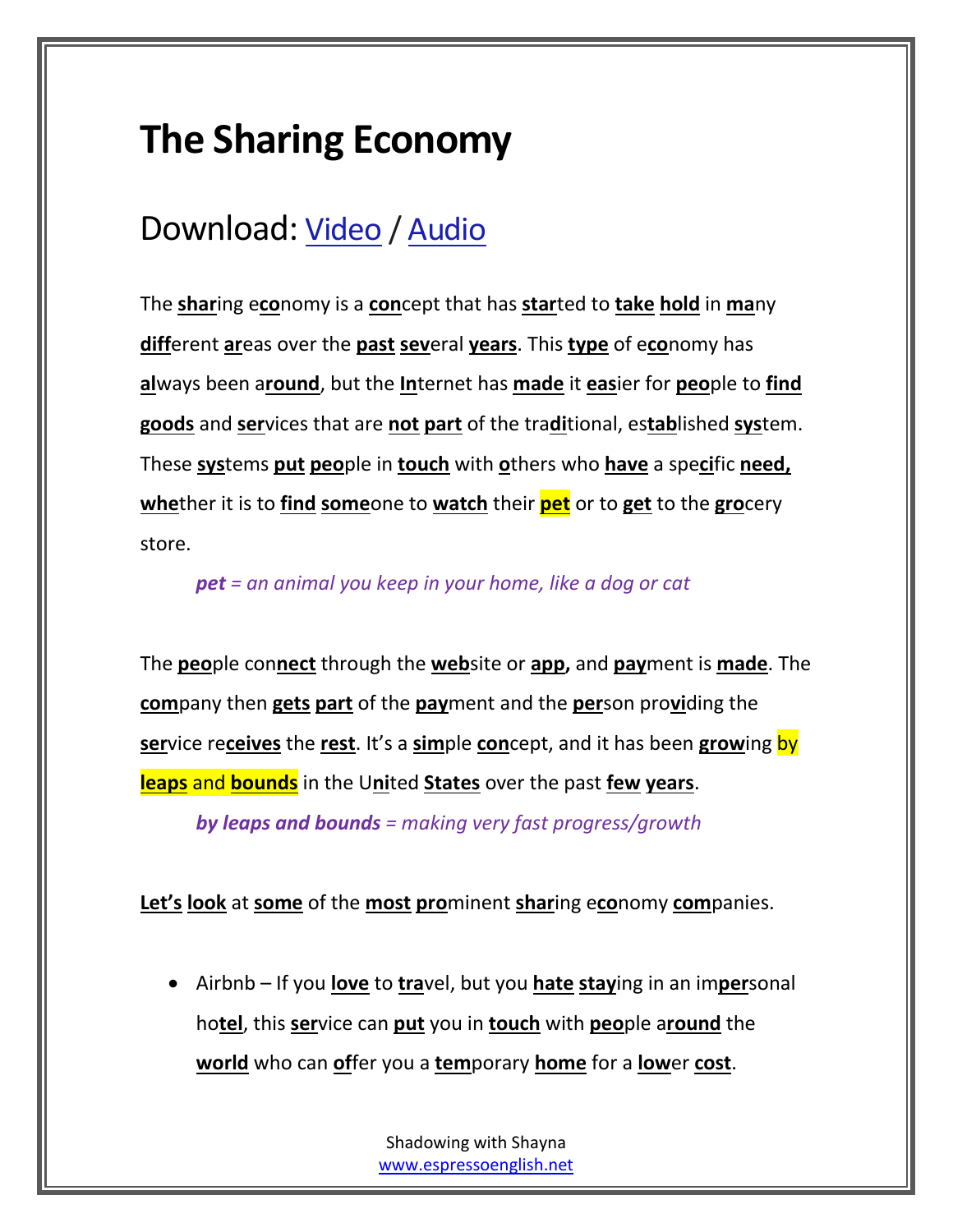- **Dog**Vacay When you are **go**ing on a va**ca**tion and you **can't take** your **pet**, you'd **nor**mally have to **put** it into a **ken**nel if you **can't find** a **friend** to **look af**ter the **dog**. But **this ser**vice **helps** you **find** a **host fam**ily to **take care** of your **pet** while you're a**way**.
- **Lyft** and **U**ber **These** are **ride**-sharing **ser**vices that **make** it **pos**sible to **get rides** from **peo**ple who **have cars**. It **works sim**ilarly to a **cab ser**vice.

*kennel = a shelter for dogs cab service = taxi service*

It is **high**ly **like**ly that **more** of these **com**panies will be cre**a**ted as **peo**ple **find o**ther **things** that they **want** to **buy**, **sell**, and **share**. **What** does this **mean** for **all** of the **com**panies pro**vi**ding **these types** of **ser**vices in a tra**di**tional **man**ner?

The es**ta**blished **sys**tems that are **now** in compe**ti**tion with the **shar**ing e**co**nomy are **not ha**ppy. **Ra**ther than **go**ing to a **tra**vel **a**gent, **peo**ple can **sim**ply **use** Airbnb to **find pla**ces to **stay** on a **trip**. In**stead** of **call**ing a **cab**, **peo**ple are **us**ing **U**ber.

**These peer**-to-**peer com**panies are **tak**ing **cus**tomers a**way** from more tra**di**tional **com**panies. **Peo**ple have **flocked** to the **shar**ing e**co**nomy, **of**ten be**cause** they can get **ser**vice that is **e**qual to or even **bet**ter than the tra**di**tional **com**panies. In **some ca**ses, it is **al**so **cheap**er.

> Shadowing with Shayna [www.espressoenglish.net](http://www.espressoenglish.net/)